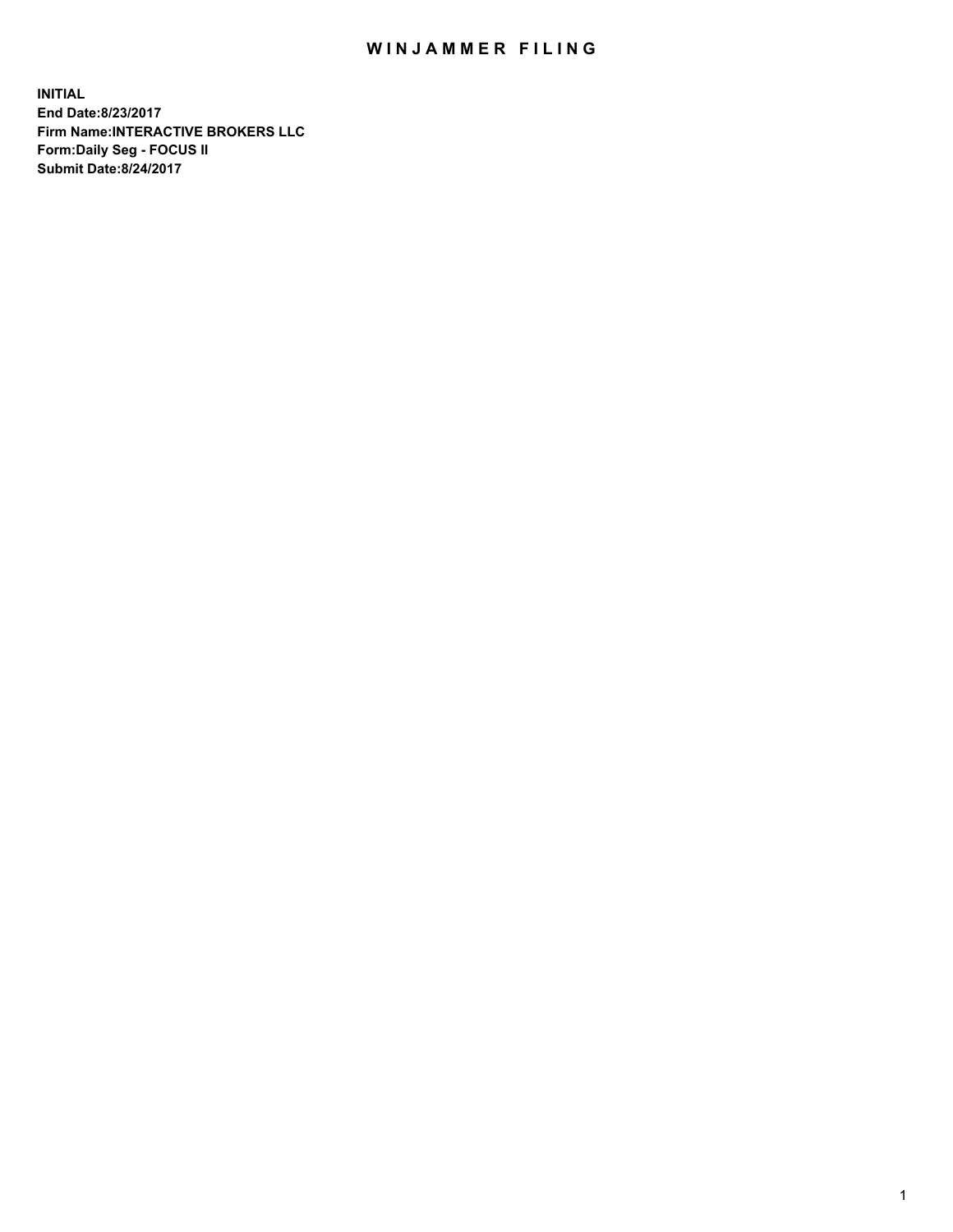## **INITIAL End Date:8/23/2017 Firm Name:INTERACTIVE BROKERS LLC Form:Daily Seg - FOCUS II Submit Date:8/24/2017 Daily Segregation - Cover Page**

| Name of Company<br><b>Contact Name</b><br><b>Contact Phone Number</b><br><b>Contact Email Address</b>                                                                                                                                                                                                                          | <b>INTERACTIVE BROKERS LLC</b><br>James Menicucci<br>203-618-8085<br>jmenicucci@interactivebrokers.c<br>om |
|--------------------------------------------------------------------------------------------------------------------------------------------------------------------------------------------------------------------------------------------------------------------------------------------------------------------------------|------------------------------------------------------------------------------------------------------------|
| FCM's Customer Segregated Funds Residual Interest Target (choose one):<br>a. Minimum dollar amount: ; or<br>b. Minimum percentage of customer segregated funds required:%; or<br>c. Dollar amount range between: and; or<br>d. Percentage range of customer segregated funds required between:% and%.                          | $\overline{\mathbf{0}}$<br>0<br>155,000,000 245,000,000<br>0 <sub>0</sub>                                  |
| FCM's Customer Secured Amount Funds Residual Interest Target (choose one):<br>a. Minimum dollar amount: ; or<br>b. Minimum percentage of customer secured funds required:%; or<br>c. Dollar amount range between: and; or<br>d. Percentage range of customer secured funds required between:% and%.                            | $\overline{\mathbf{0}}$<br>$\overline{\mathbf{0}}$<br>80,000,000 120,000,000<br>00                         |
| FCM's Cleared Swaps Customer Collateral Residual Interest Target (choose one):<br>a. Minimum dollar amount: ; or<br>b. Minimum percentage of cleared swaps customer collateral required:% ; or<br>c. Dollar amount range between: and; or<br>d. Percentage range of cleared swaps customer collateral required between:% and%. | $\overline{\mathbf{0}}$<br>$\overline{\mathbf{0}}$<br>0 <sub>0</sub><br><u>00</u>                          |

Attach supporting documents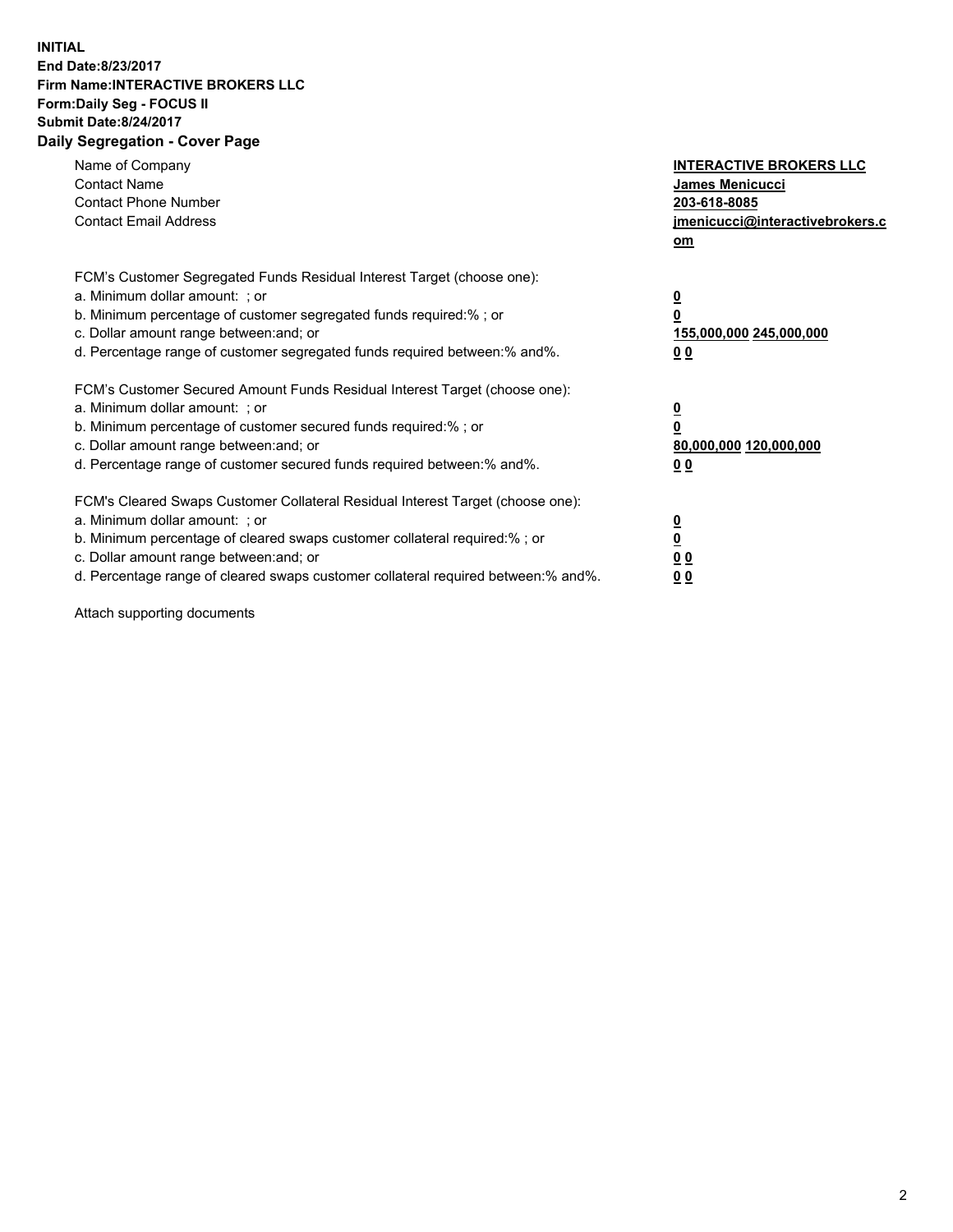## **INITIAL End Date:8/23/2017 Firm Name:INTERACTIVE BROKERS LLC Form:Daily Seg - FOCUS II**  Submit Date:8/24/2017<br>Daily Segregation Secured A

|     | <b>Daily Segregation - Secured Amounts</b>                                                                   |                                  |
|-----|--------------------------------------------------------------------------------------------------------------|----------------------------------|
|     | Foreign Futures and Foreign Options Secured Amounts                                                          |                                  |
|     | Amount required to be set aside pursuant to law, rule or regulation of a foreign                             | $0$ [7305]                       |
|     | government or a rule of a self-regulatory organization authorized thereunder                                 |                                  |
| 1.  | Net ledger balance - Foreign Futures and Foreign Option Trading - All Customers                              |                                  |
|     | A. Cash                                                                                                      | 370,361,122 [7315]               |
|     | B. Securities (at market)                                                                                    | $0$ [7317]                       |
| 2.  | Net unrealized profit (loss) in open futures contracts traded on a foreign board of trade                    | -12,477,415 [7325]               |
| 3.  | Exchange traded options                                                                                      |                                  |
|     | a. Market value of open option contracts purchased on a foreign board of trade                               | 39,904 [7335]                    |
|     | b. Market value of open contracts granted (sold) on a foreign board of trade                                 | <mark>-27,119</mark> [7337]      |
| 4.  | Net equity (deficit) (add lines 1.2. and 3.)                                                                 | 357,896,492 [7345]               |
| 5.  | Account liquidating to a deficit and account with a debit balances - gross amount                            | 2,319 [7351]                     |
|     | Less: amount offset by customer owned securities                                                             | 0 [7352] 2,319 [7354]            |
| 6.  |                                                                                                              |                                  |
|     | Amount required to be set aside as the secured amount - Net Liquidating Equity<br>Method (add lines 4 and 5) | 357,898,811 [7355]               |
| 7.  |                                                                                                              |                                  |
|     | Greater of amount required to be set aside pursuant to foreign jurisdiction (above) or line                  | 357,898,811 [7360]               |
|     | 6.                                                                                                           |                                  |
|     | FUNDS DEPOSITED IN SEPARATE REGULATION 30.7 ACCOUNTS                                                         |                                  |
| 1.  | Cash in banks                                                                                                |                                  |
|     | A. Banks located in the United States                                                                        | 56,535,587 [7500]                |
|     | B. Other banks qualified under Regulation 30.7                                                               | 0 [7520] 56,535,587 [7530]       |
| 2.  | Securities                                                                                                   |                                  |
|     | A. In safekeeping with banks located in the United States                                                    | 343,847,280 [7540]               |
|     | B. In safekeeping with other banks qualified under Regulation 30.7                                           | 0 [7560] 343,847,280 [7570]      |
| 3.  | Equities with registered futures commission merchants                                                        |                                  |
|     | A. Cash                                                                                                      | $0$ [7580]                       |
|     | <b>B.</b> Securities                                                                                         | <u>0</u> [7590]                  |
|     | C. Unrealized gain (loss) on open futures contracts                                                          | 0 [7600]                         |
|     | D. Value of long option contracts                                                                            | $0$ [7610]                       |
|     | E. Value of short option contracts                                                                           | 0 [7615] 0 [7620]                |
| 4.  | Amounts held by clearing organizations of foreign boards of trade                                            |                                  |
|     | A. Cash                                                                                                      | $0$ [7640]                       |
|     | <b>B.</b> Securities                                                                                         | $0$ [7650]                       |
|     | C. Amount due to (from) clearing organization - daily variation                                              | 0 [7660]                         |
|     | D. Value of long option contracts                                                                            | $0$ [7670]                       |
|     | E. Value of short option contracts                                                                           | 0 [7675] 0 [7680]                |
| 5.  | Amounts held by members of foreign boards of trade                                                           |                                  |
|     | A. Cash                                                                                                      | 94,548,774 [7700]                |
|     | <b>B.</b> Securities                                                                                         | 0 [7710]                         |
|     | C. Unrealized gain (loss) on open futures contracts                                                          | -11,325,175 [7720]               |
|     | D. Value of long option contracts                                                                            | 39,904 [7730]                    |
|     | E. Value of short option contracts                                                                           | -27,119 [7735] 83,236,384 [7740] |
| 6.  | Amounts with other depositories designated by a foreign board of trade                                       | $0$ [7760]                       |
| 7.  | Segregated funds on hand                                                                                     | $0$ [7765]                       |
| 8.  | Total funds in separate section 30.7 accounts                                                                | 483,619,251 [7770]               |
| 9.  | Excess (deficiency) Set Aside for Secured Amount (subtract line 7 Secured Statement                          | 125,720,440 [7380]               |
|     | Page 1 from Line 8)                                                                                          |                                  |
| 10. | Management Target Amount for Excess funds in separate section 30.7 accounts                                  | 80,000,000 [7780]                |
| 11. | Excess (deficiency) funds in separate 30.7 accounts over (under) Management Target                           | 45,720,440 [7785]                |
|     |                                                                                                              |                                  |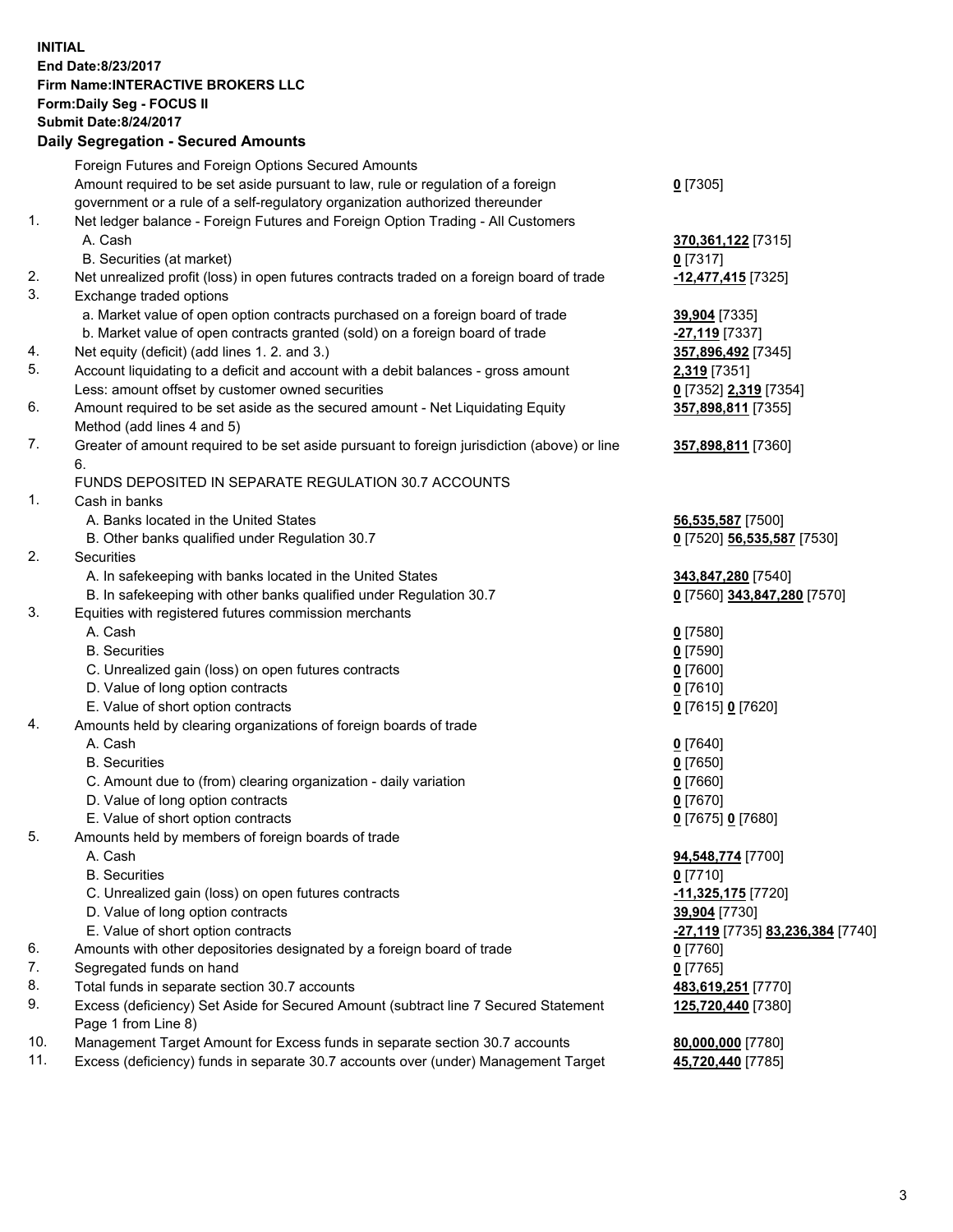**INITIAL End Date:8/23/2017 Firm Name:INTERACTIVE BROKERS LLC Form:Daily Seg - FOCUS II Submit Date:8/24/2017 Daily Segregation - Segregation Statement** SEGREGATION REQUIREMENTS(Section 4d(2) of the CEAct) 1. Net ledger balance A. Cash **4,576,045,721** [7010] B. Securities (at market) **0** [7020] 2. Net unrealized profit (loss) in open futures contracts traded on a contract market **-26,878,973** [7030] 3. Exchange traded options A. Add market value of open option contracts purchased on a contract market **200,938,775** [7032] B. Deduct market value of open option contracts granted (sold) on a contract market **-303,266,377** [7033] 4. Net equity (deficit) (add lines 1, 2 and 3) **4,446,839,146** [7040] 5. Accounts liquidating to a deficit and accounts with debit balances - gross amount **210,653** [7045] Less: amount offset by customer securities **0** [7047] **210,653** [7050] 6. Amount required to be segregated (add lines 4 and 5) **4,447,049,799** [7060] FUNDS IN SEGREGATED ACCOUNTS 7. Deposited in segregated funds bank accounts A. Cash **1,055,207,003** [7070] B. Securities representing investments of customers' funds (at market) **2,423,865,500** [7080] C. Securities held for particular customers or option customers in lieu of cash (at market) **0** [7090] 8. Margins on deposit with derivatives clearing organizations of contract markets A. Cash **521,020,345** [7100] B. Securities representing investments of customers' funds (at market) **736,189,393** [7110] C. Securities held for particular customers or option customers in lieu of cash (at market) **0** [7120] 9. Net settlement from (to) derivatives clearing organizations of contract markets **12,570,341** [7130] 10. Exchange traded options A. Value of open long option contracts **200,990,980** [7132] B. Value of open short option contracts **-303,303,433** [7133] 11. Net equities with other FCMs A. Net liquidating equity **0** [7140] B. Securities representing investments of customers' funds (at market) **0** [7160] C. Securities held for particular customers or option customers in lieu of cash (at market) **0** [7170] 12. Segregated funds on hand **0** [7150] 13. Total amount in segregation (add lines 7 through 12) **4,646,540,129** [7180] 14. Excess (deficiency) funds in segregation (subtract line 6 from line 13) **199,490,330** [7190] 15. Management Target Amount for Excess funds in segregation **155,000,000** [7194] **44,490,330** [7198]

16. Excess (deficiency) funds in segregation over (under) Management Target Amount Excess